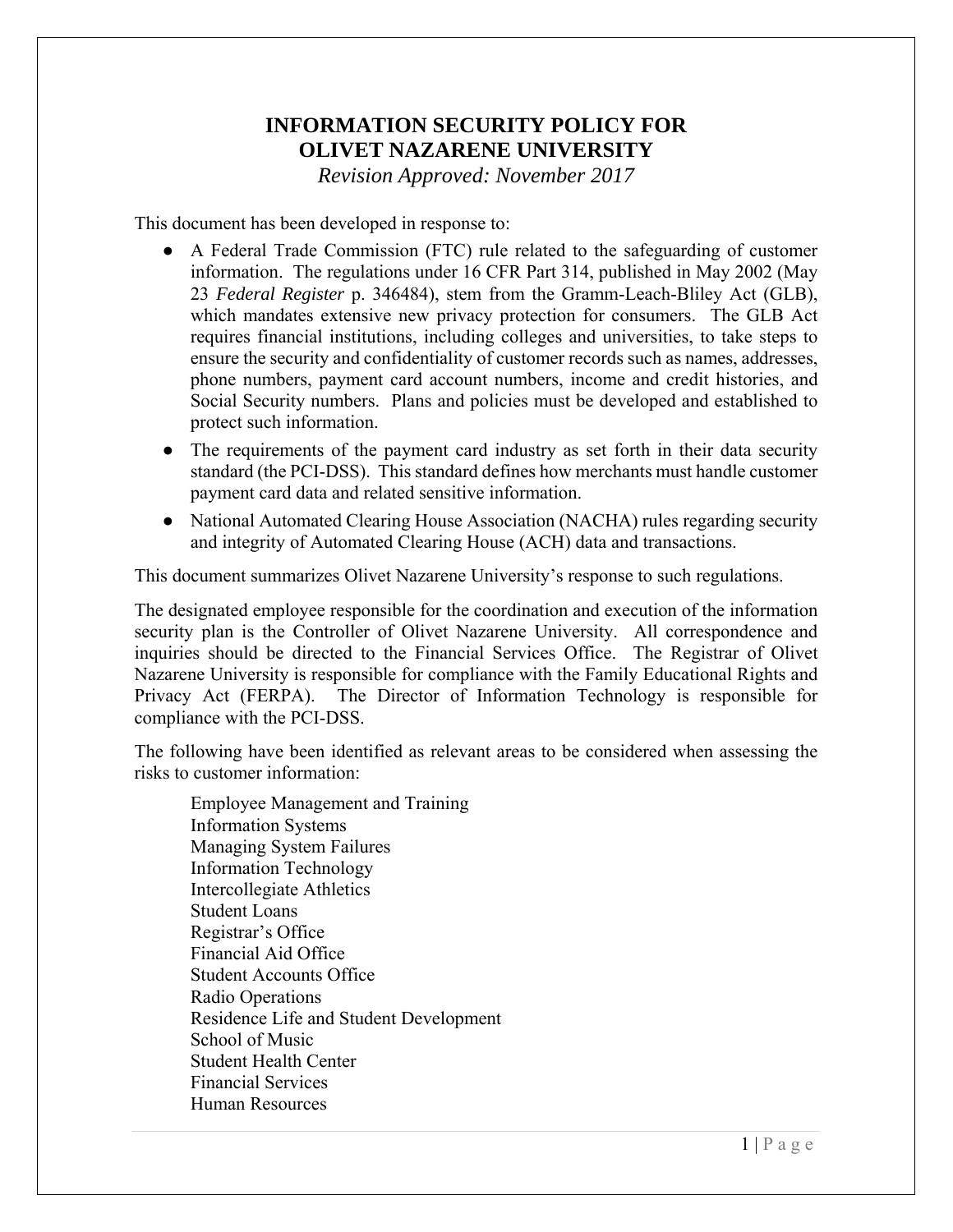Business Office and Human Resources Development Office Academic Affairs Graduate and Online Education

The Financial Services office will maintain the information security program. They will provide guidance in complying with all privacy regulations. Each relevant area is responsible to secure customer information in accordance with all privacy guidelines. A written security policy that details the information security policies and processes is maintained by each relevant area and made available to the Financial Services office upon request. The policies are reviewed on a yearly basis. In addition, the information technology department will maintain and provide access to policies and procedures that protect against any anticipated threats to the security or integrity of electronic customer information and that guard against the unauthorized use of such information.

Olivet Nazarene University will select appropriate service providers that are given access to customer information in the normal course of business and will contract with them to provide adequate safeguards. In the process of choosing a service provider that will have access to customer information, the evaluation process shall include the ability of the service provider to safeguard customer information. Examples of contract wording may include:

- 1. an explicit acknowledgment that the contract allows the contract partner access to confidential information.
- 2. a specific definition of the confidential information being provided.
- 3. a stipulation that the confidential information will be held in strict confidence and accessed only for the explicit business purpose of the contract.
- 4. a guarantee from the contract partner that it will ensure compliance with the protecting conditions outlined in the contract.
- 5. a guarantee from the contract partner that it will protect the confidential information it accesses according to commercially acceptable standards and no less rigorously than it protects its own customers' confidential information.
- 6. a provision allowing for the return or destruction of all confidential information received by the contract partner upon completion of the contract.
- 7. a stipulation allowing the entry of injunctive relief without posting bond in order to prevent or remedy breach of the confidentiality obligations of the contract.
- 8. a stipulation that any violation of the contract's protective conditions amounts to a material breach of contract and entitles Olivet Nazarene University to immediately terminate the contract without penalty.
- 9. a provision allowing auditing of the contract partners' compliance with the contract safeguard requirements.
- 10. a provision ensuring that the contract's protective requirements shall survive any termination agreement.

Olivet Nazarene University will conduct its business in a manner that is compliant with all current requirements of the PCI-DSS. These are outlined in Appendices A and B.

Olivet Nazarene University will protect the information related to ACH transactional entries with confidentiality and safeguards outlined under GLBA.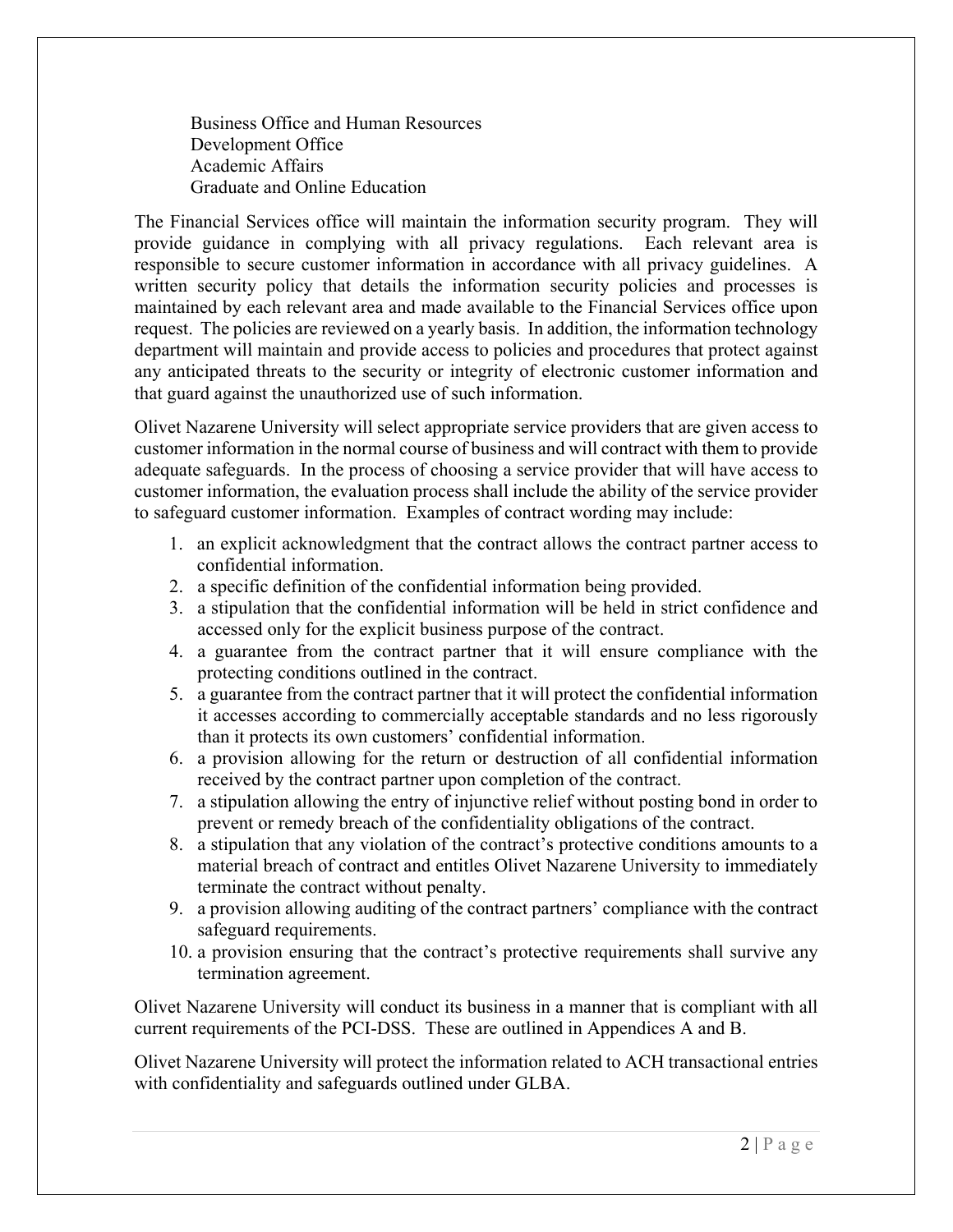This information security plan shall be evaluated and adjusted in light of relevant circumstances, including changes in the university's business arrangements or operations, or as a result of testing and monitoring the safeguards. Periodic auditing of each relevant area's compliance and annual risk assessment shall be done by the Financial Services office.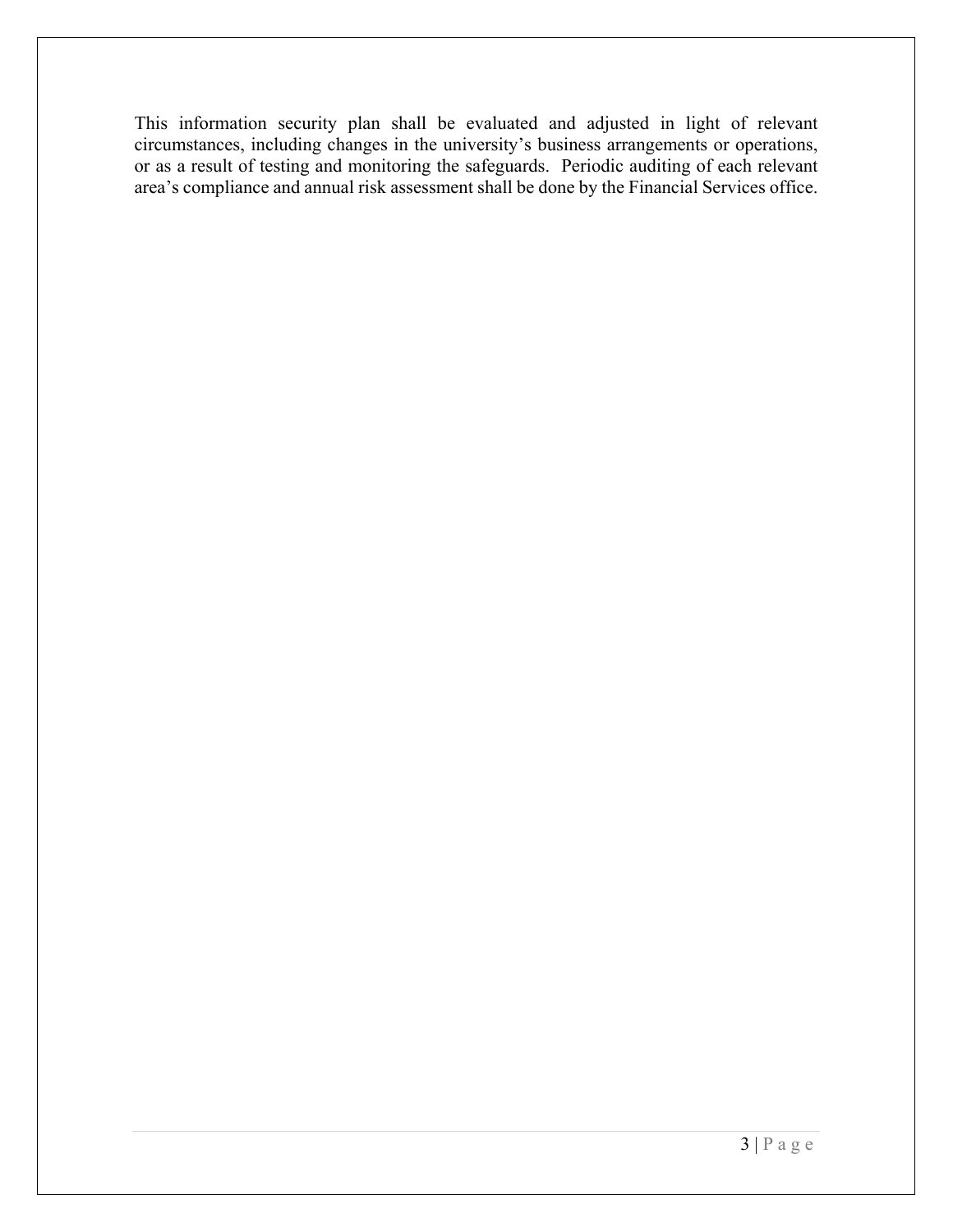#### **APPENDIX A**

#### **ONU Policy Concerning Payment Card Data and Computer Systems**

ONU will maintain a secure network and systems:

- 1. We will maintain a campus firewall configuration to protect data from unauthorized access.
- 2. We will alter any vendor-supplied defaults for system passwords and other security parameters prior to placement of any system on the network.

ONU will protect cardholder data :

- 3. We will protect stored cardholder sensitive data.
- 4. We will encrypt all transmission of cardholder sensitive information across open, public networks.

ONU will maintain a vulnerability management program :

- 5. We will protect all systems against malware and regularly update anti-virus software or programs.
- 6. We will develop and maintain secure systems and applications.

ONU will implement strong access control measures :

- 7. We will restrict access to cardholder sensitive data to only those staff that have a need to know this information in the performance of their duties and for official ONU business.
- 8. We will identify and authenticate access to system components.
- 9. We will restrict physical access to cardholder data

ONU will regularly monitor and test our network :

- 10. We will track and monitor all access to network resources and cardholder sensitive data.
- 11. We will regularly test security systems and processes.

ONU has adopted an information security policy

12. We will maintain a policy that addresses information security for all personnel.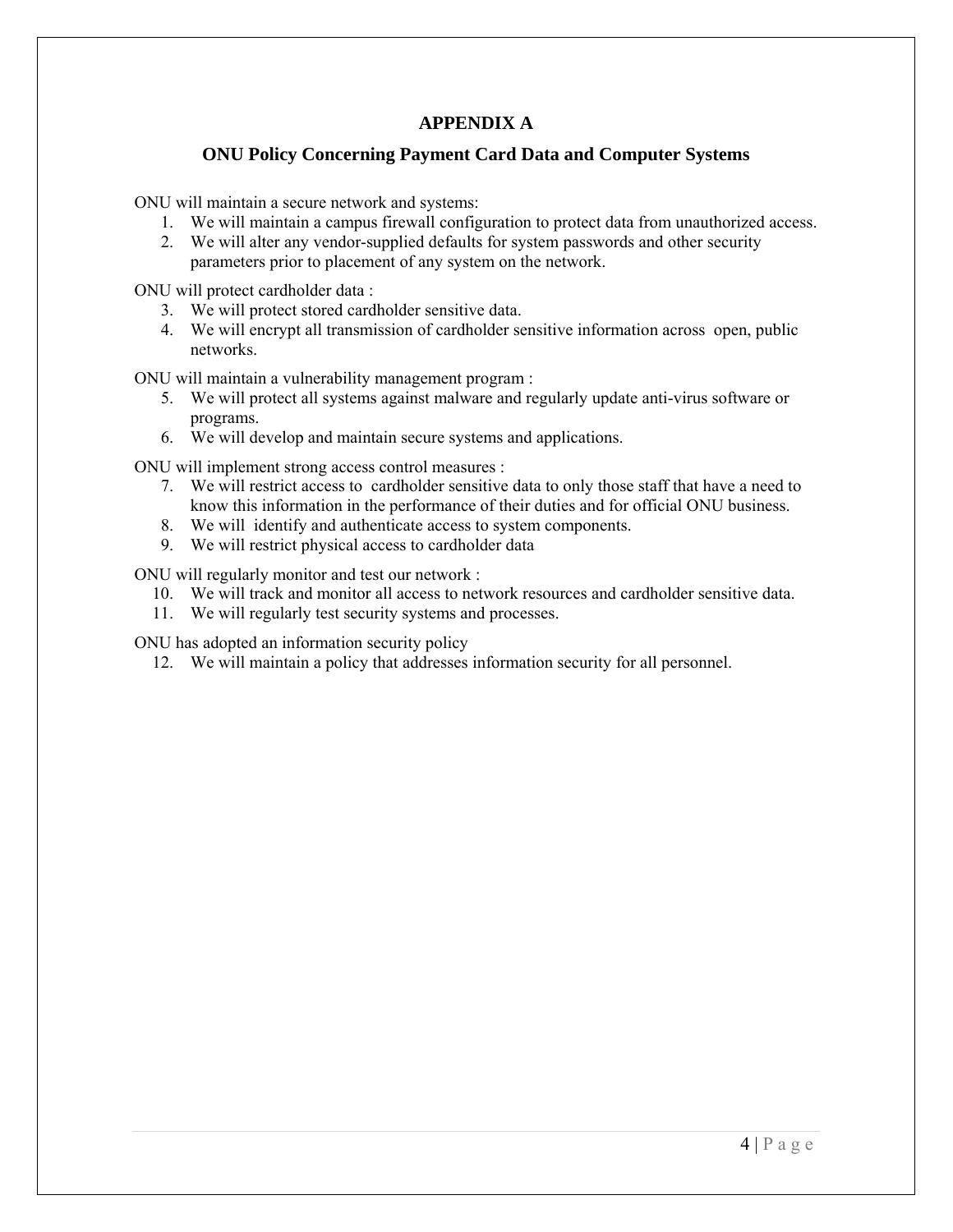### **APPENDIX B**

#### **ONU General Policy Concerning the Handling of Payment Card Information**

#### **Who Should Know This Policy**

Any official or administrator with responsibilities for managing University payment card transactions, and those employees who are entrusted with handling payment cards and payment card information.

#### **Policy Statement**

The University payment card handling policy requires each method of processing payment transactions be approved by the University Financial Services Office. The Financial Services Office will work in conjunction with Information Technology towards compliance with payment card industry data security standards. A quarterly scan of the network is required.

Each member of the campus community is responsible for the security and protection of electronic information resources over which he/she has control. Resources to be protected include networks, computers, software, and data. The physical and logical integrity of these resources must be protected against threats such as unauthorized intrusions, malicious misuse, or inadvertent compromise.

### **Responsibilities**

The departments in possession of cardholder numbers and information should design adequate processes and procedures to ensure the following standards are maintained:

- Keep secure and confidential all cardholder numbers and information.
- Payment card receipts should typically be treated the same as you would treat large sums of cash. The department will be responsible for any losses due to poor internal or inadequate controls.
- Sensitive cardholder data (i.e., full account number, type, expiration, and track (CVC2/CVV2) data), cannot be stored in any fashion on computers or networks.
- Payment card numbers must not be transmitted in an insecure manner, such as by email, unsecured fax, or through campus mail (sealed envelopes may be used).
- All documentation containing card account numbers must be maintained in a "secure" environment limited to dependable, trustworthy and accountable staff. Secure environments include locked drawers, file cabinets in locked offices, and safes.
- All documentation containing card account numbers must be destroyed in a manner that will render them unreadable after their useful life (18 months) has expired.
- Restrict access to payment card data and processing to appropriate and authorized personnel.
- Establish appropriate segregation of duties between payment card processing, the processing of refunds, and the reconciliation function where possible. Supervisory approval of all card refunds is required.
- Perform a self-assessment, when requested, to ensure compliance with this policy and associated procedures, and report the results of this assessment to Financial **Services**